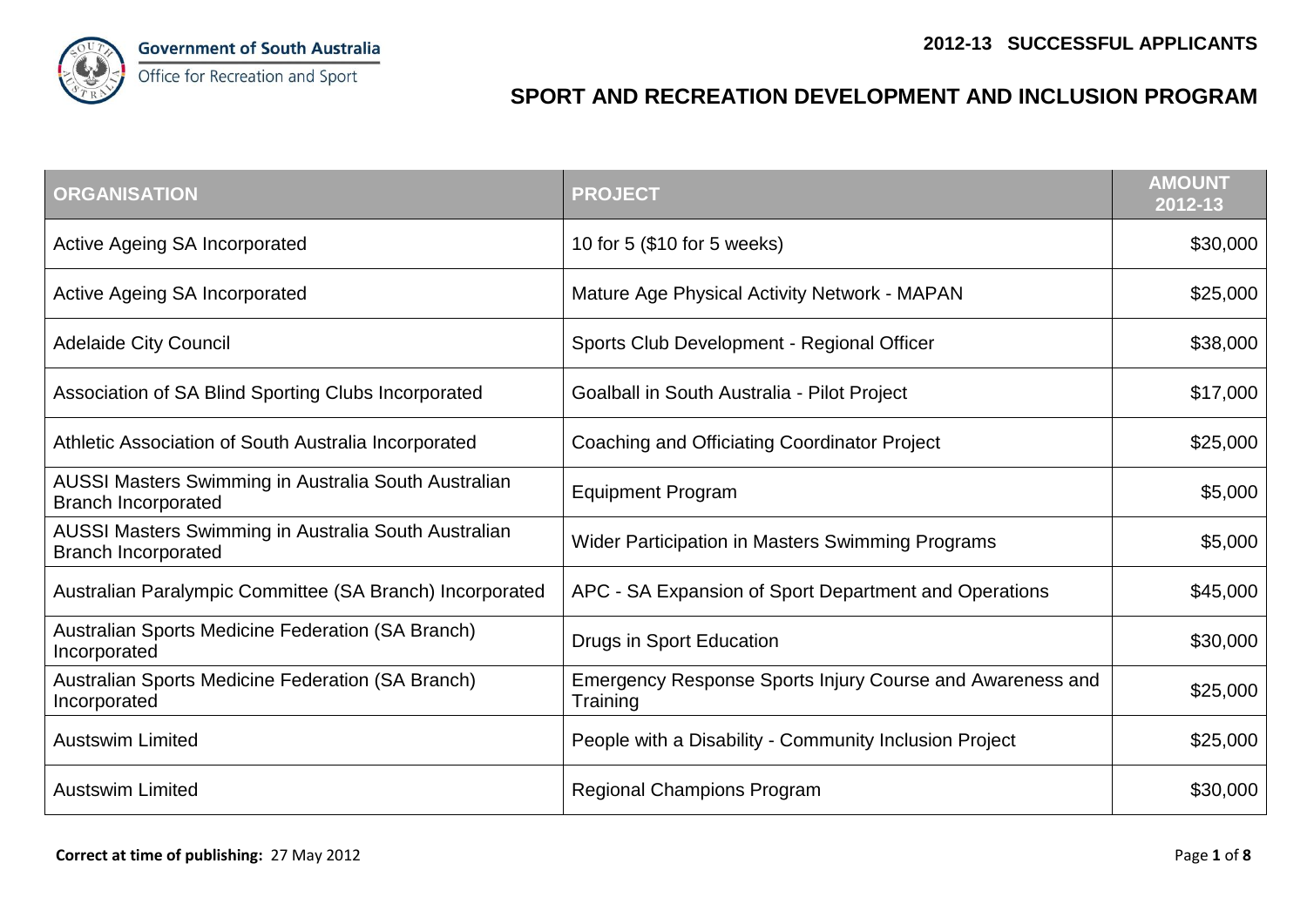| <b>ORGANISATION</b>               | <b>PROJECT</b>                              | <b>AMOUNT</b><br>2012-13 |
|-----------------------------------|---------------------------------------------|--------------------------|
| <b>Basketball SA Incorporated</b> | <b>Coach Development</b>                    | \$30,000                 |
| <b>Basketball SA Incorporated</b> | <b>Community Coach Development</b>          | \$20,000                 |
| <b>Basketball SA Incorporated</b> | <b>Facility Development</b>                 | \$40,000                 |
|                                   | <b>Facilities Development Manager</b>       |                          |
| <b>Basketball SA Incorporated</b> | *Application from the 2013-14 Round         | \$40,000                 |
| <b>Basketball SA Incorporated</b> | High Performance Program                    | \$30,000                 |
| <b>Basketball SA Incorporated</b> | <b>Inclusive Programs</b>                   | \$5,000                  |
| <b>Basketball SA Incorporated</b> | <b>Member Competency Development</b>        | \$20,000                 |
| <b>Basketball SA Incorporated</b> | Performance Measurement (Database)          | \$5,000                  |
| <b>Basketball SA Incorporated</b> | <b>Statewide Officiating Development</b>    | \$20,000                 |
| <b>BMX SA Incorporated</b>        | <b>Talent Identification Program</b>        | \$20,000                 |
| <b>Bowls SA Incorporated</b>      | <b>Bowls Community Development Officers</b> | \$40,000                 |
| <b>Bowls SA Incorporated</b>      | High Performance Coach Development Program  | \$7,500                  |
| <b>Boxing SA Incorporated</b>     | Referee and Judges Development Program      | \$10,000                 |
| <b>Boxing SA Incorporated</b>     | <b>Talented Athlete Development Program</b> | \$10,000                 |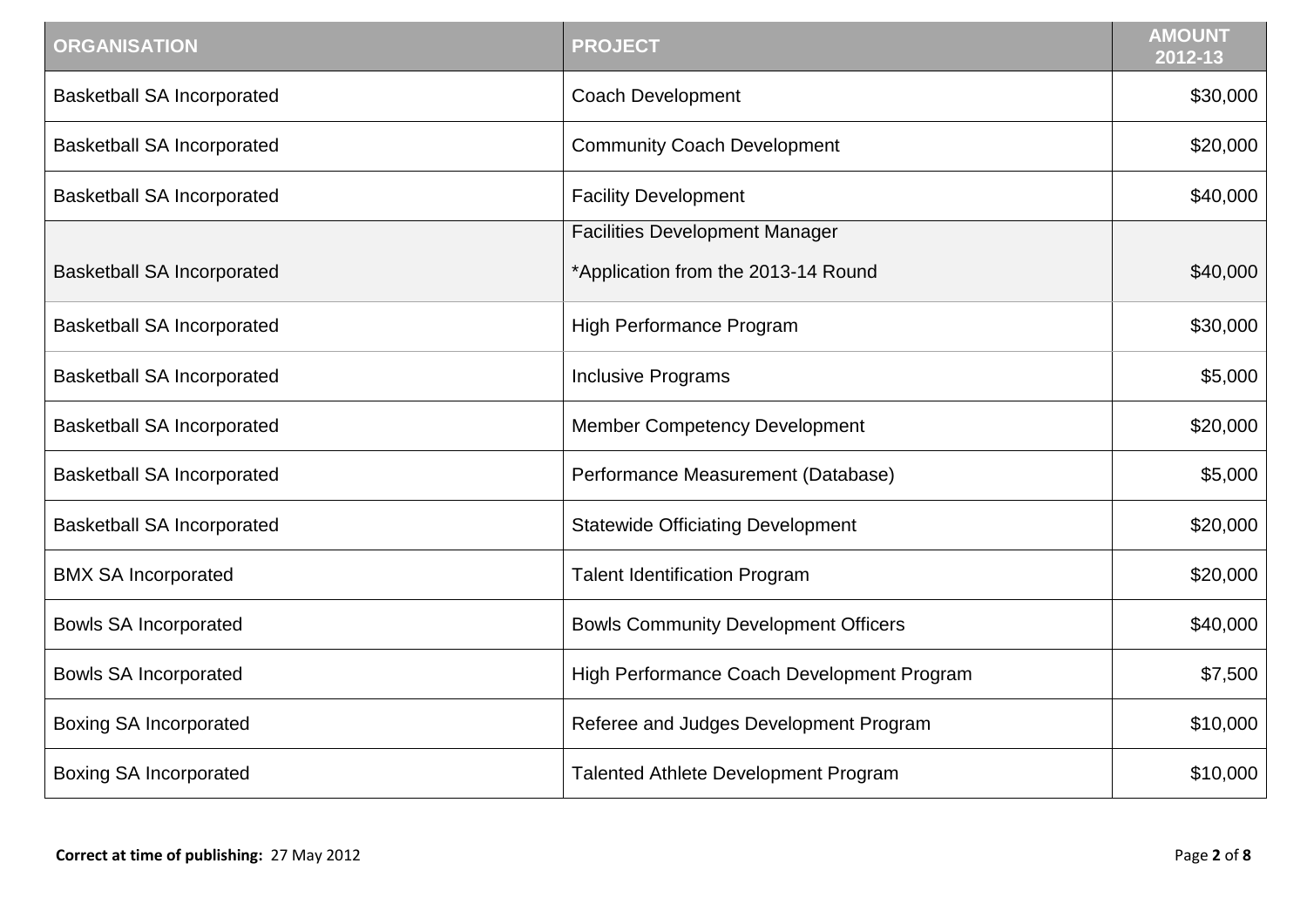| <b>ORGANISATION</b>                                                          | <b>PROJECT</b>                                                            | <b>AMOUNT</b><br>2012-13 |
|------------------------------------------------------------------------------|---------------------------------------------------------------------------|--------------------------|
| <b>Brighton Surf Life Saving Club Incorporated</b>                           | <b>Brighton Jetty Classic</b>                                             | \$8,000                  |
|                                                                              | Paddle Pathway Programme                                                  |                          |
| Canoe South Australia Incorporated                                           | *Application from the 2013-14 Round                                       | \$30,000                 |
| Canoe South Australia Incorporated                                           | Parapaddling SA                                                           | \$23,000                 |
| City - Bay Fun Run committee Incorporation                                   | Sunday Mail City-Bay Fun Run                                              | \$20,000                 |
| City of Marion                                                               | Marion Midnight Basketball                                                | \$20,000                 |
| <b>City of Port Adelaide Enfield</b>                                         | <b>Street sPORTs-ENF</b>                                                  | \$30,000                 |
| <b>City of Salisbury</b>                                                     | Midnight Basketball Salisbury Tournament                                  | \$15,000                 |
| Deaf Sports and Recreation Association of SA Incorporated                    | <b>Junior Sports Development</b>                                          | \$5,000                  |
| Diving South Australia Incorporated                                          | <b>Development Program</b>                                                | \$11,000                 |
| Equestrian Federation of Australia (South Australian Branch)<br>Incorporated | Training and Development of Para-Equestrian Dressage for<br>Judges for SA | \$1,150                  |
| Fencing South Australia Incorporated                                         | School Team Foil League 2012                                              | \$5,000                  |
| Football Federation of South Australia                                       | Men's Football High Performance Program                                   | \$55,000                 |
| <b>Football Federation of South Australia</b>                                | Women's Football High Performance Program                                 | \$55,000                 |
| Football Federation of South Australia Incorporated                          | <b>Community Football Development Officer (Regional)</b>                  | \$45,000                 |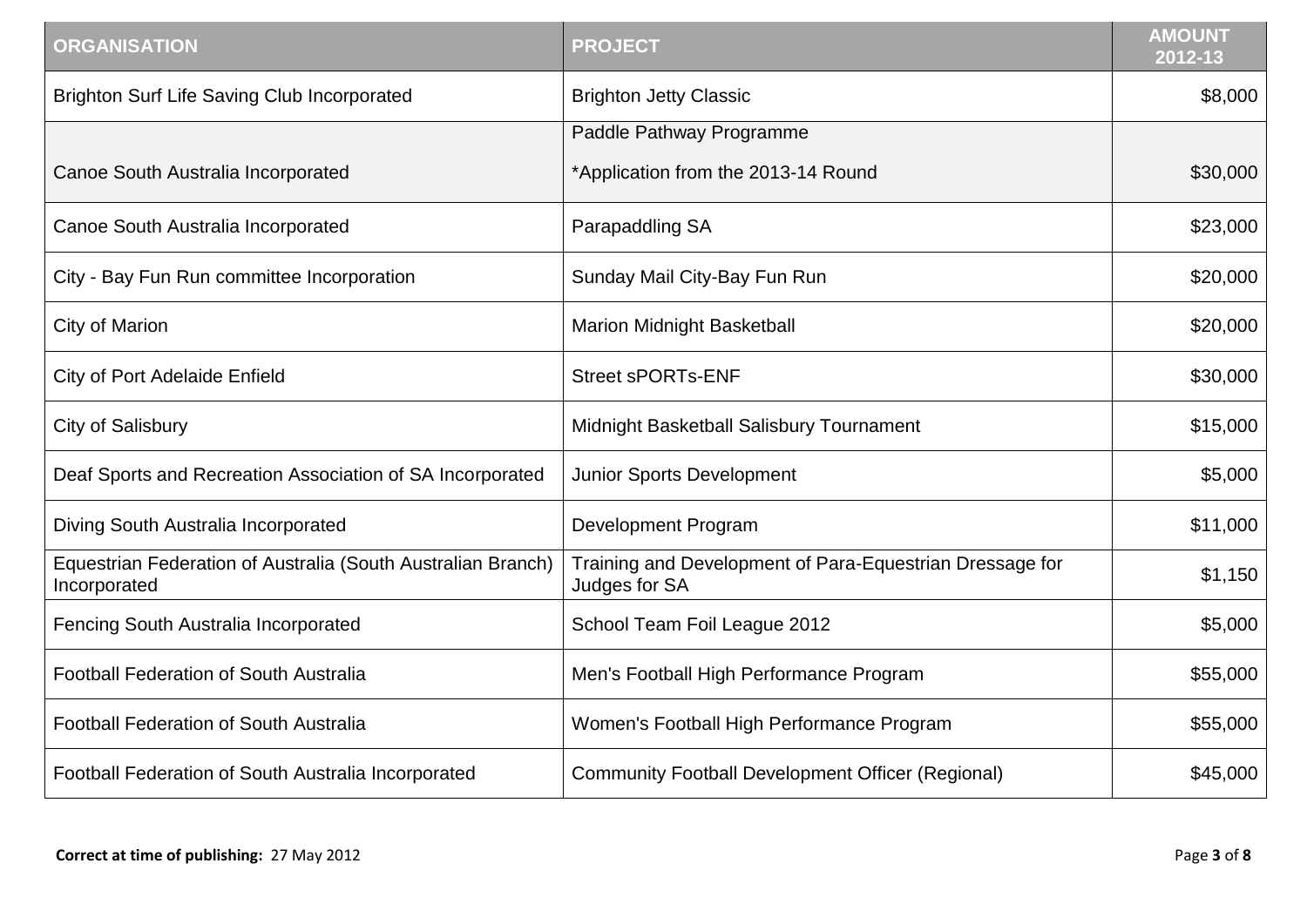| <b>ORGANISATION</b>                                                 | <b>PROJECT</b>                                                                           | <b>AMOUNT</b><br>$2012 - 13$ |
|---------------------------------------------------------------------|------------------------------------------------------------------------------------------|------------------------------|
| Football Federation of South Australia Incorporated                 | <b>Female Participation Program</b>                                                      | \$45,000                     |
| Football Federation of South Australia Incorporated                 | Inclusive Football and Elite Paralympic 7 a-side Development<br>Program                  | \$20,000                     |
| Football Federation of South Australia Incorporated                 | Multicultural Football Development Program                                               | \$50,000                     |
| Football Federation of South Australia Incorporated                 | Referee Recruitment and Development Program                                              | \$20,000                     |
| <b>Glenelg Commemoration Day Sports Association</b><br>Incorporated | <b>Bay Sports Festival</b>                                                               | \$5,000                      |
| <b>Gymnastics South Australia Incorporated</b>                      | Implement and Deliver Fundamentals for Life                                              | \$40,000                     |
| <b>Gymnastics South Australia Incorporated</b>                      | <b>Inclusion Program</b>                                                                 | \$25,000                     |
| <b>Gymnastics South Australia Incorporated</b>                      | Men's Gymnastics High Performance Program                                                | \$35,000                     |
| Judo Federation of Australia (South Australia) Incorporated         | <b>Judo SA Website</b>                                                                   | \$4,000                      |
| Judo Federation of Australia SA                                     | Judo in Schools Program (Community Groups)                                               | \$5,000                      |
| 'LIFE. BE IN IT.' SA INCORPORATED                                   | "Let's Get Moving" - A 'Life Be In It' Participation Project                             | \$35,000                     |
| Onkaparinga Rugby Union Football Club Incorporated                  | <b>Sisters Coming Together</b>                                                           | \$6,000                      |
| Orienteering Association of South Australia Incorporated            | Permanent Orienteering Courses: Belair National Park and<br><b>Thorndon Park Reserve</b> | \$5,000                      |
| Parks & Leisure Australia (SA)                                      | State Parks, Leisure and Aquatics Conference                                             | \$10,000                     |
| Pony Club Association of SA                                         | Risk Management Resource and Training                                                    | \$15,000                     |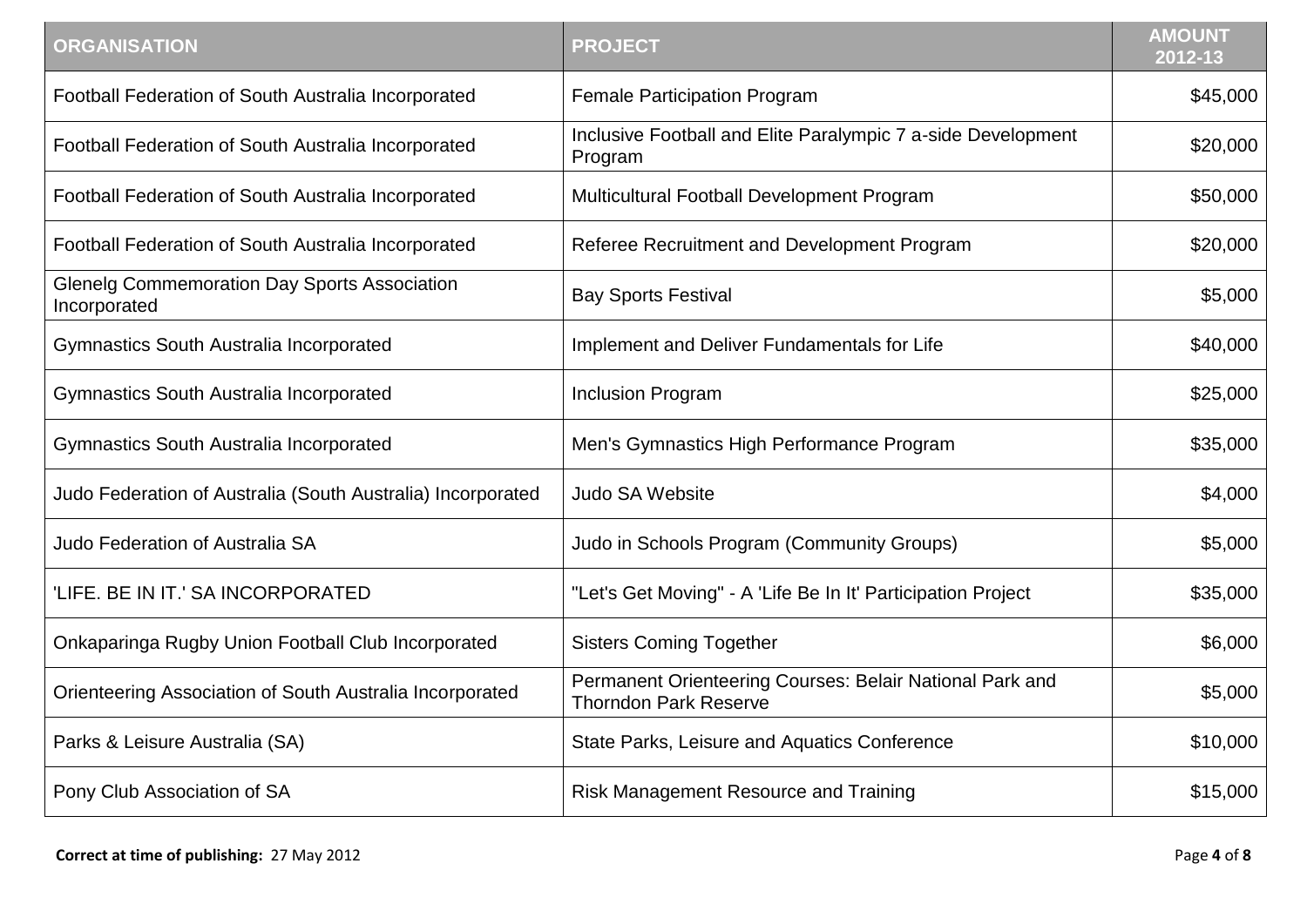| <b>ORGANISATION</b>                                      | <b>PROJECT</b>                                               | <b>AMOUNT</b><br>$2012 - 13$ |
|----------------------------------------------------------|--------------------------------------------------------------|------------------------------|
| <b>Reclink SA Incorporated</b>                           | Sport and Recreation Networks For The Disadvantaged          | \$20,000                     |
| <b>Recreation SA Incorporated</b>                        | <b>Outdoor Insurance Scheme</b>                              | \$8,500                      |
| Rowing South Australia Incorporated                      | Education and 'StarClub' Club Development Program            | \$10,000                     |
| Rowing South Australia Incorporated                      | State Indoor Rowing Centre - Inclusion Program (Stage 2)     | \$40,000                     |
| Skate South Australia Incorporated                       | <b>Wheels in Motion</b>                                      | \$35,000                     |
| Softball SA Incorporated                                 | Softball SA Development Academy Sustainability Project       | \$25,000                     |
| South Australian Badminton Association Incorporated      | Continuation and Expansion of Future Stars Talent ID Program | \$10,000                     |
| South Australian Baseball League Incorporated            | D Sports Baseball SA, Softball SA Aussie T-Ball Program      | \$40,000                     |
| South Australian Baseball League Incorporated            | South Australian Baseball Academy                            | \$45,000                     |
| South Australian Cycle Speedway Association Incorporated | <b>Cycle Speedway Advancement</b>                            | \$7,500                      |
| South Australian Districts Netball Association           | <b>Purchasing of Training Aids</b>                           | \$10,000                     |
| South Australian Ice Sports Federation Incorporated      | Ice Factor Program                                           | \$15,000                     |
| South Australian Netball Association Incorporated        | <b>Netball SA Academies Support Project</b>                  | \$25,000                     |
| South Australian Netball Association Incorporated        | Netball SA Volunteer Management Plan                         | \$25,000                     |
| South Australian Netball Association Incorporated        | Northern Suburbs Netball Community Development Plan          | \$80,000                     |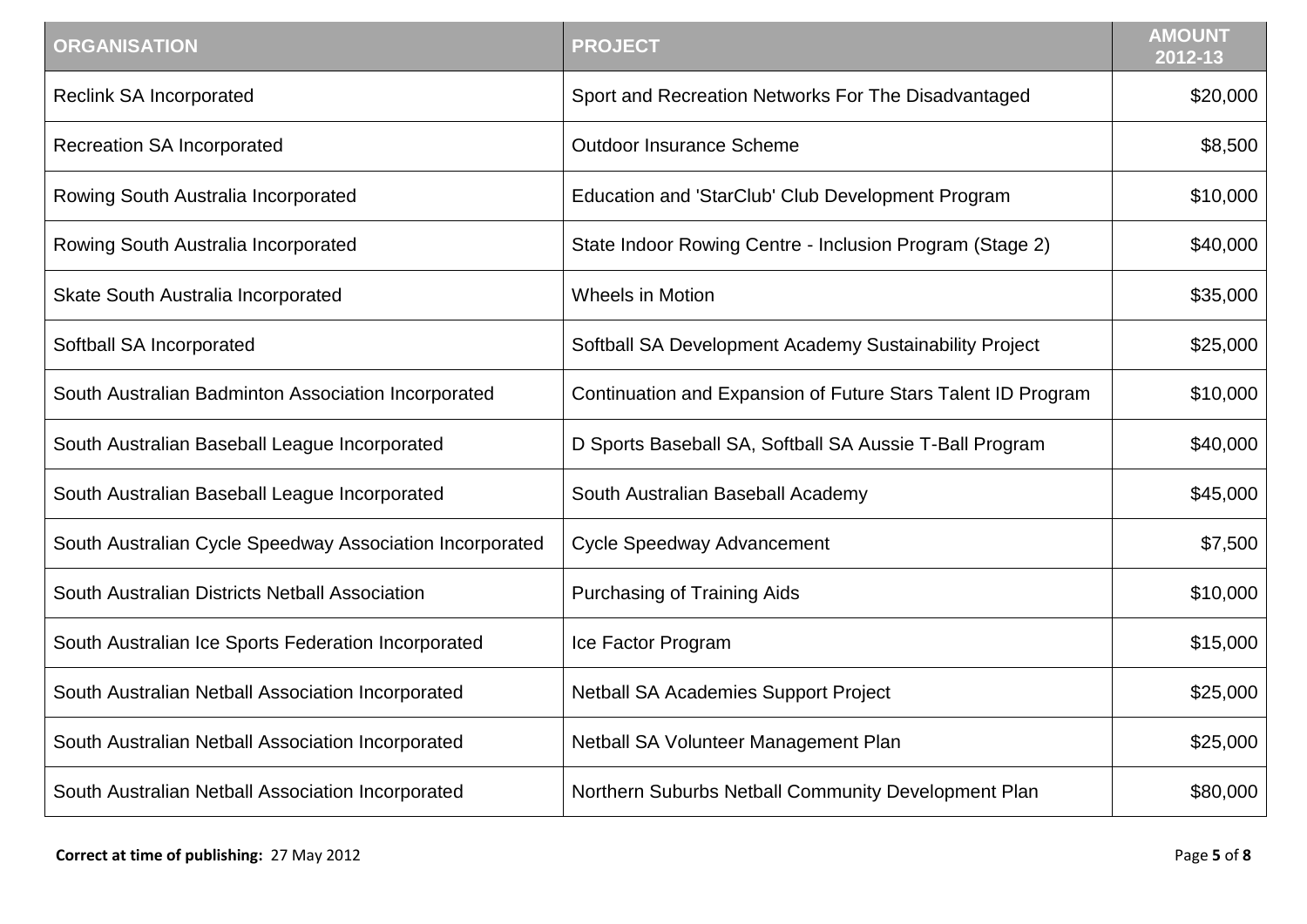| <b>ORGANISATION</b>                                                                                        | <b>PROJECT</b>                                                            | <b>AMOUNT</b><br>2012-13 |
|------------------------------------------------------------------------------------------------------------|---------------------------------------------------------------------------|--------------------------|
| South Australian Rugby Union Limited                                                                       | <b>High School Sevens 2012</b>                                            | \$5,000                  |
| South Australian Rugby Union Limited                                                                       | Try Sevens Rugby 2013                                                     | \$5,000                  |
| South Australian Sports Federation Incorporated                                                            | 2013 Sport, Fitness and Health Expo                                       | \$10,000                 |
| South Australian Sports Federation Incorporated                                                            | The Sport SA Sport Awards                                                 | \$20,000                 |
| South Australian Sports Federation Incorporated                                                            | The State Sport Dispute Centre                                            | \$40,000                 |
| South Australian Sport And Recreation Association For<br>People With Integration Difficulties Incorporated | <b>SASRAPID Transition Project</b><br>*Application from the 2013-14 Round | \$47,235                 |
| South Australian Volleyball Association Incorporated                                                       | Multicultural Volleyball Program                                          | \$32,000                 |
| South Australian Volleyball Association Incorporated                                                       | Northern Junior League                                                    | \$17,000                 |
| South Australian Volleyball Association Incorporated                                                       | Spikezone Mini Volleyball                                                 | \$28,000                 |
| South Australian Water Polo Incorporated                                                                   | Flippa ball to Junior Water Polo Program                                  | \$40,000                 |
| Squash Rackets Association of South Australia Incorporated                                                 | Female Participation in Squash and Racquetball                            | \$10,000                 |
| Squash Rackets Association of South Australia Incorporated                                                 | <b>Get Moving Outdoor Multi Court</b>                                     | \$10,000                 |
| Swimming SA Incorporated                                                                                   | <b>Country Talent Squad</b>                                               | \$3,000                  |
| Swimming SA Incorporated                                                                                   | <b>Ready Set Race</b>                                                     | \$20,000                 |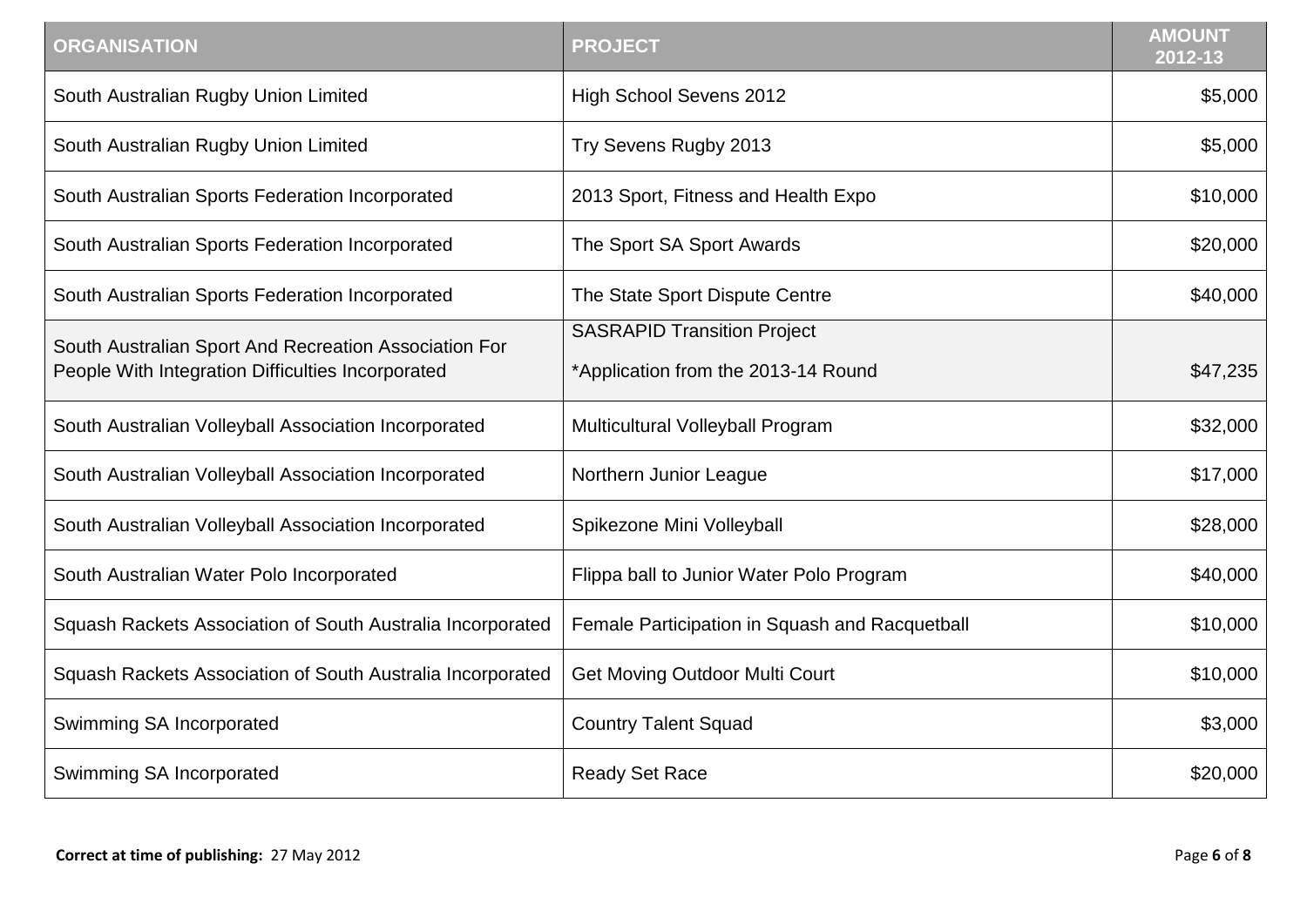| <b>ORGANISATION</b>                                                                                | <b>PROJECT</b>                                                                                     | <b>AMOUNT</b><br>$2012 - 13$ |
|----------------------------------------------------------------------------------------------------|----------------------------------------------------------------------------------------------------|------------------------------|
| Swimming SA Incorporated                                                                           | <b>State Swim Coach</b>                                                                            | \$50,000                     |
| Table Tennis South Australia Incorporated                                                          | <b>TTSA High Performance Squad</b>                                                                 | \$5,000                      |
| Tennis SA Incorporated                                                                             | <b>Club and Facility Development</b>                                                               | \$80,000                     |
| <b>Tennis SA Incorporated</b>                                                                      | <b>Coach and Talent Development</b>                                                                | \$20,000                     |
| Tennis SA Incorporated                                                                             | Hot Shots and Introduction to Tennis                                                               | \$20,000                     |
| Tennis SA Incorporated                                                                             | Social Inclusion Programming                                                                       | \$15,000                     |
| Tennis SA Incorporated                                                                             | Tennis SA Future Proofing of Organised Tennis                                                      | \$20,000                     |
| The Australian Council for Health, Physical Education and<br>Recreation (S.A. Branch) Incorporated | Be active Physical Education Week                                                                  | \$5,000                      |
| The Australian Council For Health, Physical Education &<br>Recreation (SA Branch) Incorporated     | Support and new activities for PlayTime and Early Childhood<br>*Application from the 2013-14 Round | \$5,000                      |
| The Horse Federation of South Australia Incorporated                                               | Horse Riding Activity: A Strategy for Sustainability in Greater<br>Adelaide Metropolitan Area      | \$25,000                     |
| The South Australian Athletic League Incorporated                                                  | <b>Finishing Gates</b>                                                                             | \$15,000                     |
| The South Australian Cricket Association Incorporated                                              | A Sport for All Program                                                                            | \$11,000                     |
| The South Australian Cricket Association Incorporated                                              | Cricket Partnership Program: Club and Volunteer Development                                        | \$30,000                     |
| The South Australian Cricket Association Incorporated                                              | Scorpion Shield Program (Females in Cricket)                                                       | \$30,000                     |